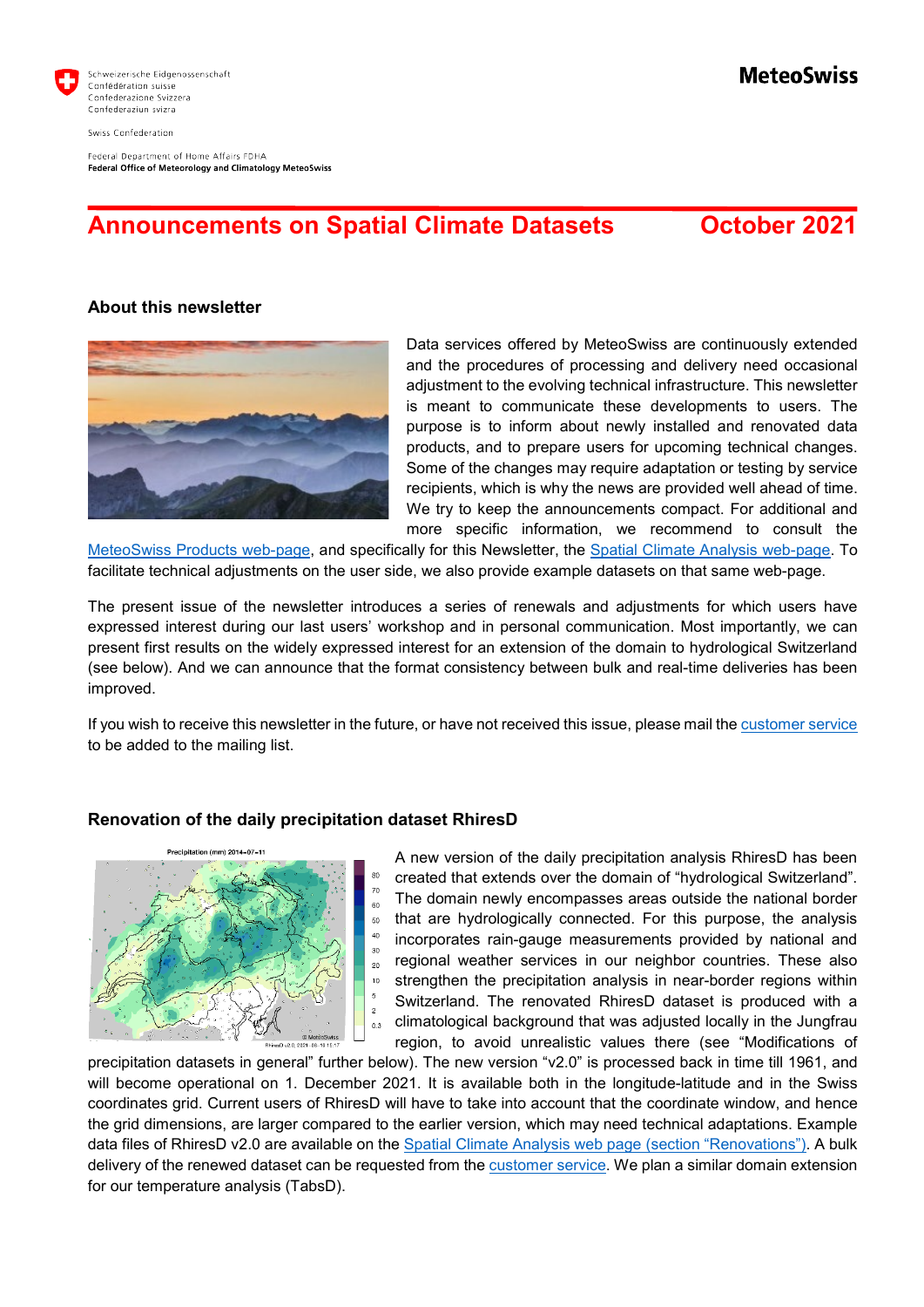The density of the foreign station networks available for RhiresD is heterogenous in time and space. Back until about 2005, the density is comparable to that in Switzerland, but it becomes gradually coarser further back in time. Before 1992, data for the region of Piemonte (i.e. for Valle d'Ossola) is missing altogether and for the section over France it is very coarse. To avoid undue extrapolation, the Italian and French parts of the domain have been masked out (i.e., set to NA) before 1992. Finally, before 1971, the data density is less than a fifth of that in Switzerland, also over the German and Austrian sectors, which implies clearly inferior quality and considerable smoothing in these regions in the first decade of the dataset. We have noted that the quality standards of the foreign data is mixed. This bares a certain risk that the analysis is contaminated by gross errors near or beyond the border.

### **Renovation of the real-time precipitation dataset RprelimD**



For the real-time daily precipitation dataset RprelimD we have employed, so far, a statistical reconstruction method with measurements from long-term stations only. This concept is abandoned in the new version (v3.0). The continuous automation of rain-gauge measurements over the past 10 years, has increased real-time availability in a way that direct interpolation with available data is feasible and more beneficial than reconstruction. The new version of RprelimD is designed to be methodologically similar to RhiresD v2.0, but processed with the limited data input of measurements available at analysis time. As a result, and in

contrast to the previous version, RprelimD is indeed a preliminary estimate of RhiresD. There is approximately 60% of the rain-gauge measurements available at the latest daily analysis time (11:00 UTC). The present version of RprelimD shares the extensions implemented in RhiresD (see above), that is a coverage of "hydrological Switzerland" and the inclusion of foreign rain-gauge data. The methodological switch is well visible in the fields. They exhibit a larger spatial variance, and, thanks to the denser station data, resolve patterns at smaller scales. The reduced filtering, however, also implies a stronger sensitivity to gross errors and poorly representative measurements.

# **Modifications of precipitation datasets in general**



With the renewal of RhiresD and RprelimD we have implemented two methodological modifications also to all other precipitation datasets, mostly for reasons of consistency. This concerns the monthly and yearly datasets (RhiresM, RhiresY), as well as the norm value fields (RnormY6190, etc.):

Firstly, an adjustment has been made in the weighting scheme of the interpolation. Its purpose is for RhiresD to better cope with the stronger gradients in station density that have emerged with the domain extension. This modification is now similarly adopted in all other datasets for internal consistency. For areas within Switzerland, the effect is mostly small, barely

noticeable in most cases, but it is sometimes evident in a slightly stronger spatial smoothing.

Secondly, a modification is made to the climatological background field that is used in the analysis. The modification is local, in a circular area of diameter 50 km, centered over the Jungfrau massif. Within the area, the background mean precipitation is manually reduced in order to correct for unrealistic precipitation estimates due to an implausible totalizer measurement in the original analysis. In the center of the area, the reduction is 23% for the annual total (25% in summer, 13% in winter) and it gradually decreases away from the center. There is considerable uncertainty about precipitation at high altitudes, but the exceptional mean precipitation in our analyses for the Jungfrau region seemed unrealistic. The present ad-hoc manipulation aims at correcting this.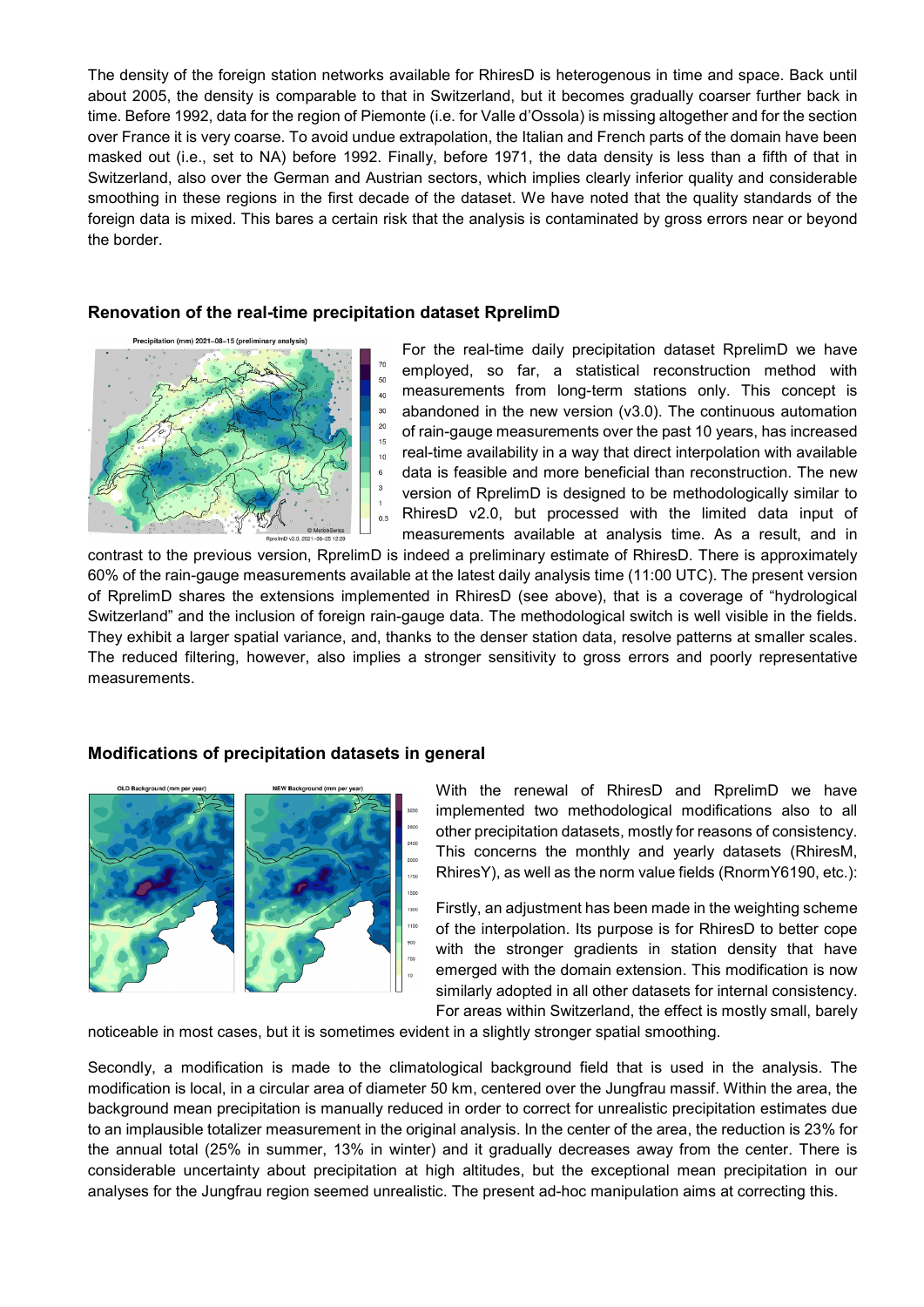All the precipitation products have been reprocessed under version "v2.0". We recommend users to request a bulk delivery from our [customer service](mailto:kundendienst@meteoschweiz.ch) to upgrade their data archives. Operational delivery will switch to "v2.0" on 1. December 2021.

### **Data products for the new climate norm 1991–2020**



MeteoSwiss communicates elementary characteristics of the current climate in Switzerland based on observations over a 30 year period. As of January 2021, the definition of this norm period changes from 1981–2010 to 1991–2020, in accord with recommendations of WMO. This change will be implemented also for the spatial climate datasets. New spatial data products will therefore become available. These include fields of the new norm values, such as the mean annual precipitation total (denoted as RnormY9120), analyses of the anomaly from the norm, such as the sunshine duration of last month in relation to the norm (SanomM9120), as well as maps of the difference between norm periods, such as the change of mean annual temperature from

1961–1990 to 1991–2020 (T9120m6190Y). Finally, the long-term climate monitoring datasets will be re-calculated with the new homogenous station data and anomalies expressed with respect to the new norm period (i.e. Rrecanom8110Y1864 superseded by Rrecanom9120Y1864). Users should note that all regular data deliveries of anomaly products will switch to the new norm period starting in February 2022. Acronyms and short descriptions of all new datasets are listed in the section [Spatial Climate Analysis](https://www.meteoswiss.admin.ch/home/climate/swiss-climate-in-detail/raeumliche-klimaanalysen.html) of the MeteoSwiss web page. Data products referring to the present reference 1981–2010 will be discontinued after June 2022. Products referring to the old reference 1961-1990 will, however, be continued and regularly updated, because they are frequently used to visualize recent climatic changes.



# **New products: Minimum and Maximum Temperature from 1901**

The long-term climate monitoring datasets for temperature and precipitation, which reconstruct the monthly fields up to 1864, are now supplemented with similar reconstructions for monthly mean daily minimum and daily maximum temperature. Thus it is possible to go back to the beginning of the last century. The datasets satisfy high standards in temporal consistency. Two variants are available, either starting from 1901 or from 1961 (the latter uses more stations for reconstruction). The period before 1901 was not reconstructed due to insufficient measurements. For all products, we determine the absolute values as well as the anomalies expressed with respect to the new norm period 1991-

2020 and the trends over the whole reconstructed period. Product documentation is available in the section [Spatial Climate Analysis](https://www.meteoswiss.admin.ch/home/climate/swiss-climate-in-detail/raeumliche-klimaanalysen.html) of the MeteoSwiss web page (product names starting with Tmaxrec and Tminrec). The next development will be the reconstruction of the monthly sunshine duration of the last century.

# **NetCDF Format consistency of data delivery improved**



From 1 December 2021, the automatically distributed data will be made available in an improved NetCDF format. The format follows the NetCDF [Climate and Forecast \(CF\)](https://cfconventions.org/)  [Metadata Conventions.](https://cfconventions.org/) This guarantees consistency of data formatting between automatically distributed data and data from our long term archives. For norm data, a climatological time axis will be added in accordance with the CF metadata conventions. Examples can be found in the section "Renovations" of the [Spatial Climate Analysis page](https://www.meteoswiss.admin.ch/home/climate/swiss-climate-in-detail/raeumliche-klimaanalysen.html) of the MeteoSwiss web page. Users receiving grid data in the GeoTIFF or ASCII format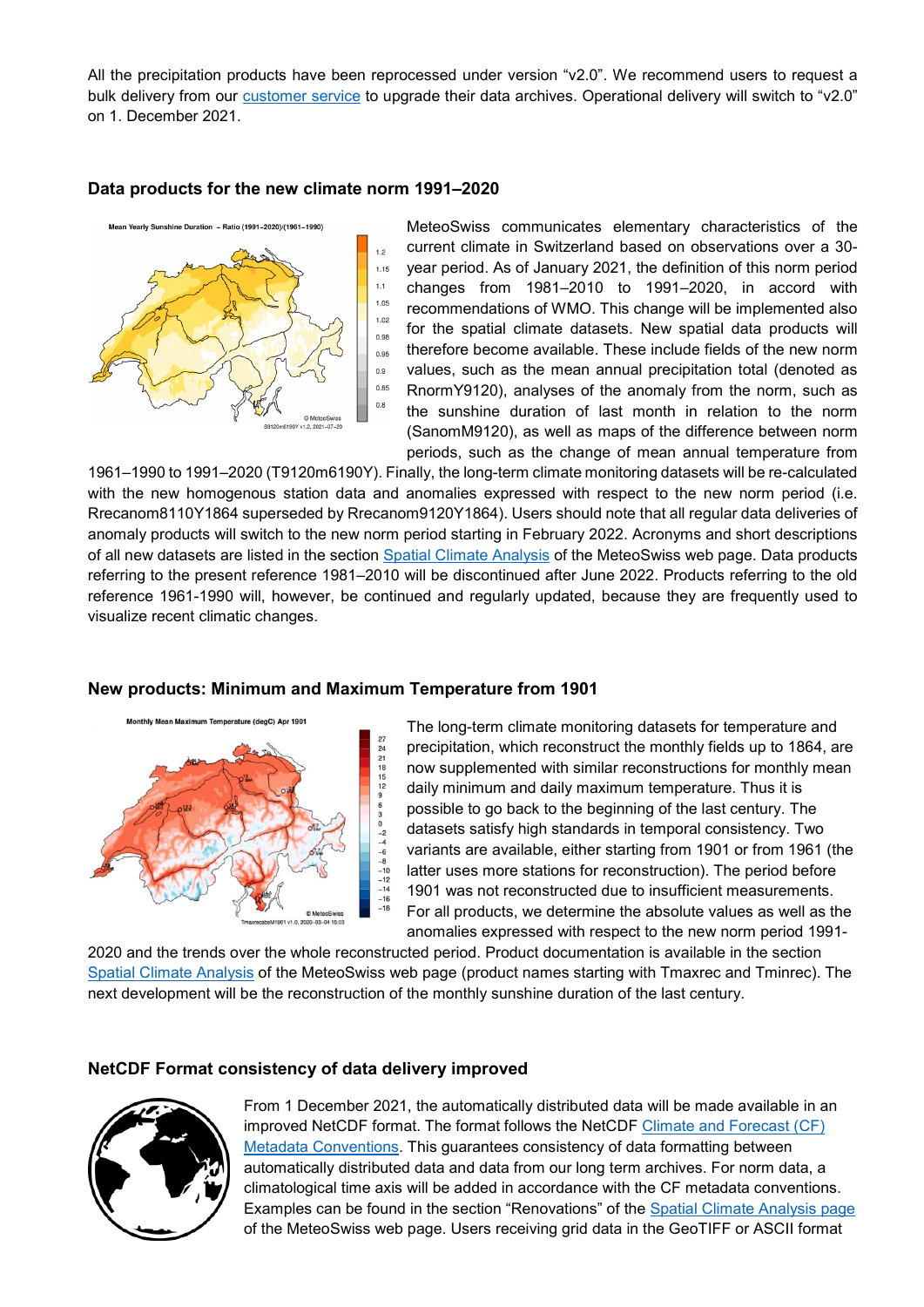will not be affected by the change. We however motivate all users to consider NetCDF since it offers superior metadata to the other formats. Example NetCDF files are available in the section [Spatial Climate Analysis](https://www.meteoswiss.admin.ch/home/climate/swiss-climate-in-detail/raeumliche-klimaanalysen.html) of the MeteoSwiss web page.

## **New Swiss coordinate system LV95 – CH1903+**



From 1 December 2021, the climate data in Swiss coordinate grids will be made available in the [new Swiss coordinate system LV95 -](https://www.swisstopo.admin.ch/en/knowledge-facts/surveying-geodesy/reference-frames/local/lv95.html) CH1903+. The previous Swiss coordinate system LV03 – CH1903 will not be served any more. For km-scale datasets the change simply means adding 1'000'000 to the N-S coordinates and 2'000'000 to the W-E coordinates. Examples including the new coordinate system are provided under section "Renovations" of the [Spatial Climate Analysis page](https://www.meteoswiss.admin.ch/home/climate/swiss-climate-in-detail/raeumliche-klimaanalysen.html) of the MeteoSwiss Web.

#### **New calculation software for solar radiation grids**



The calculation of the solar radiation grids, radiation components and other related variables is now performed by the Geosatclim software. The new datasets have been carefully evaluated with in situ measurements and compared with datasets of our previous software called Heliomont. The new data will be distributed with version numbers 2.6. Changes will become operational on 1. December 2021.

A few changes have been introduced with the switch:

- In addition to the daily, monthly and yearly means, the aggregated hourly mean global radiation and its components were added as new available variables for ordering through our customer service.
- New horizon-free variables were added for users who would like to calculate their own radiation fields.
- Cloud Fractional Cover (CFC) was added, comparable to synoptic observations from the ground.
- We have improved the calculation performance so that our algorithm can now run over the full Meteosat field of view. Data will be available via the Satellite Application Facility on Climate Monitoring [\(CM SAF\)](http://wui.cmsaf.eu/).
- It is planned to extend the radiation grids back to 1983 when first Meteosat data became available. This extension will include a good performance over snow with only two channels in operation.

CombiPrecip performs the real-time combination of radar estimation and raingauge measurements of precipitation of MeteoSwiss. It has been operational since 2012 and is based on geostatistics. A number of fixes were introduced within the latest version 3.5 in order to improve the combination process and its speed. The most important aspect is that this new engine has been employed to reprocess the entire CombiPrecip product from 2005 to present. The result is a

completely homogenized product. Prior to this version the CombiPrecip time series available to customers was inhomogeneous, in the sense that different parts of the archive had been computed by successive but slightly different versions of CombiPrecip. The MeteoSwiss DataWarehouse currently hosts two aggregations of the

# **CombiPrecip homogenized database 2005-Present**